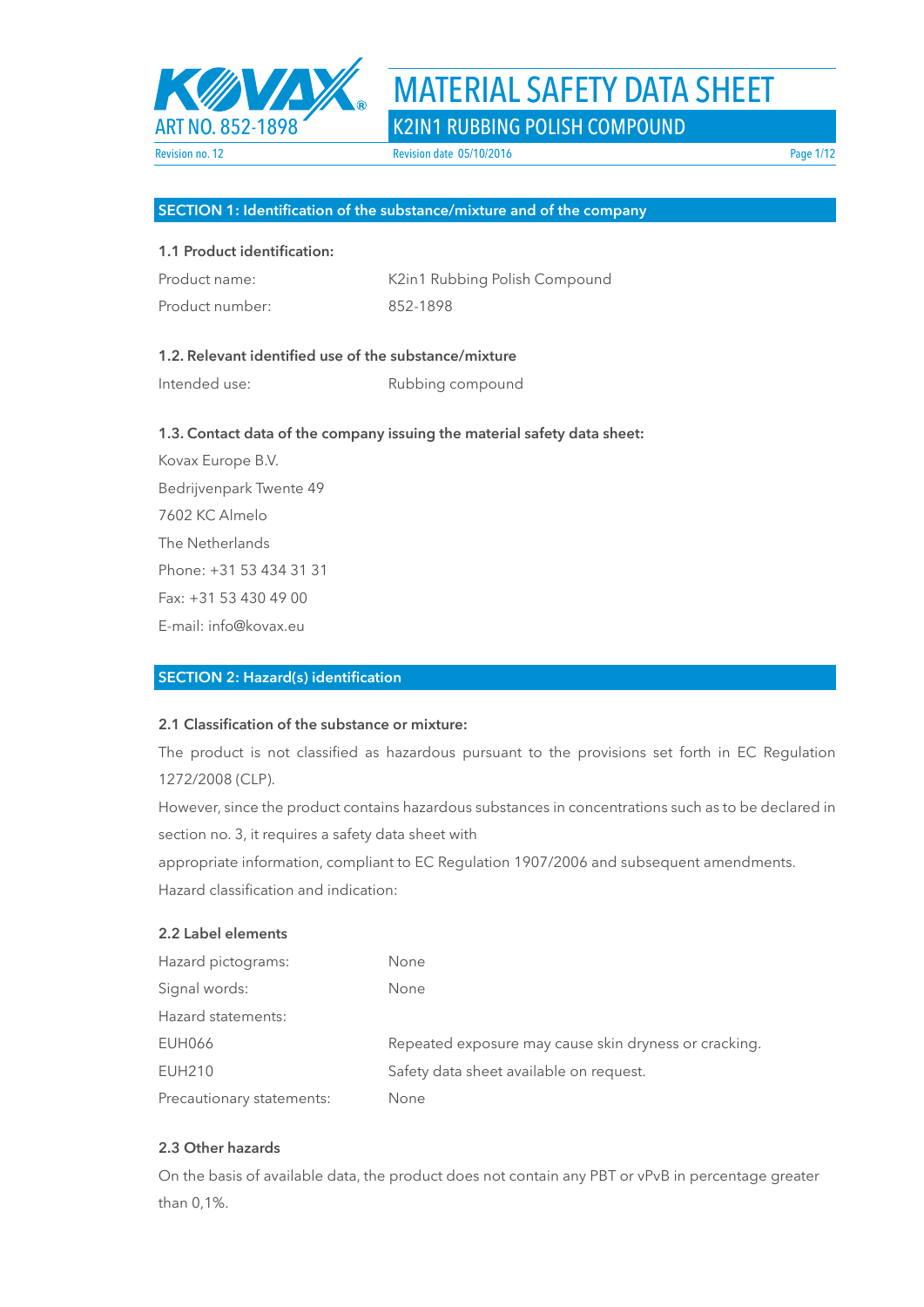

ART NO. 852-1898 - K2IN1 RUBBING POLISH COMPOUND Page 2/12

### **SECTION 3: Composition/information on ingredients**

### **3.1 Substances**

Information not relevant.

### **3.2 Mixtures**

| HYDROCARBONS, C12-C15, N-ALKANES, ISOALKANES, CYCLICS, < 2% AROMATICS                |                 |               |                                                   |                 |                                                   |
|--------------------------------------------------------------------------------------|-----------------|---------------|---------------------------------------------------|-----------------|---------------------------------------------------|
| CAS-<br>number                                                                       | $CE-$<br>number | <b>INDEX</b>  | Reg. no.                                          | <b>Conc. %.</b> | <b>Classification</b><br>1272/2008<br>$(CLP)$ .   |
|                                                                                      | 920-107-4       |               | 01-2119453414-43                                  | $5 - 9$         | H304, EUH066<br>Asp. Tox. 1                       |
|                                                                                      |                 |               | HYDROCARBONS, C11-C13, ISOALKANES, < 2% AROMATICS |                 |                                                   |
| CAS-<br>number                                                                       | $CE-$<br>number | <b>INDEX</b>  | Reg. no.                                          |                 | Conc. %. Classification<br>1272/2008<br>$(CLP)$ . |
| 90622-58-5 920-901-0                                                                 |                 | $\frac{1}{2}$ | 01-2119456810-40                                  | $1 - 5$         | H304, EUH066<br>Asp. Tox. 1                       |
| <b>DISTILLATES (PETROLEUM), HYDROTREATED LIGHT NAPHTHENIC; BASEOIL - UNSPECIFIED</b> |                 |               |                                                   |                 |                                                   |
| CAS-<br>number                                                                       | $CE-$<br>number | <b>INDEX</b>  | Reg. no.                                          | <b>Conc. %.</b> | <b>Classification</b><br>1272/2008<br>$(CLP)$ .   |
| 64742-53-6 265-156-6                                                                 |                 | 649-466-00-2  | 1-21194847077-27                                  | $1 - 5$         | H304, Note L<br>Asp. Tox. 1                       |

Note: Upper limit is not included into the range.

The full wording of hazard (H) phrases is given in section 16 of the sheet.

| <b>SECTION 4: First-aid measures</b>  |                                                                 |
|---------------------------------------|-----------------------------------------------------------------|
| 4.1 Description of first aid measures |                                                                 |
|                                       |                                                                 |
| EYES:                                 | Remove contact lenses, if present Wash immediately with plenty  |
|                                       | of water for at least 30-60 minutes, opening the eyelids fully. |
|                                       | Get medical advice/attention.                                   |
| SKIN:                                 | Remove contaminated clothing. Rinse skin with a shower          |
|                                       |                                                                 |
|                                       | immediately. Get medical advice/attention.                      |
|                                       |                                                                 |
| INGESTION:                            | Have the subject drink as much water as possible. Get medical   |
|                                       | advice/attention. Do not induce vomiting unless explicitly      |
|                                       | authorised by a doctor.                                         |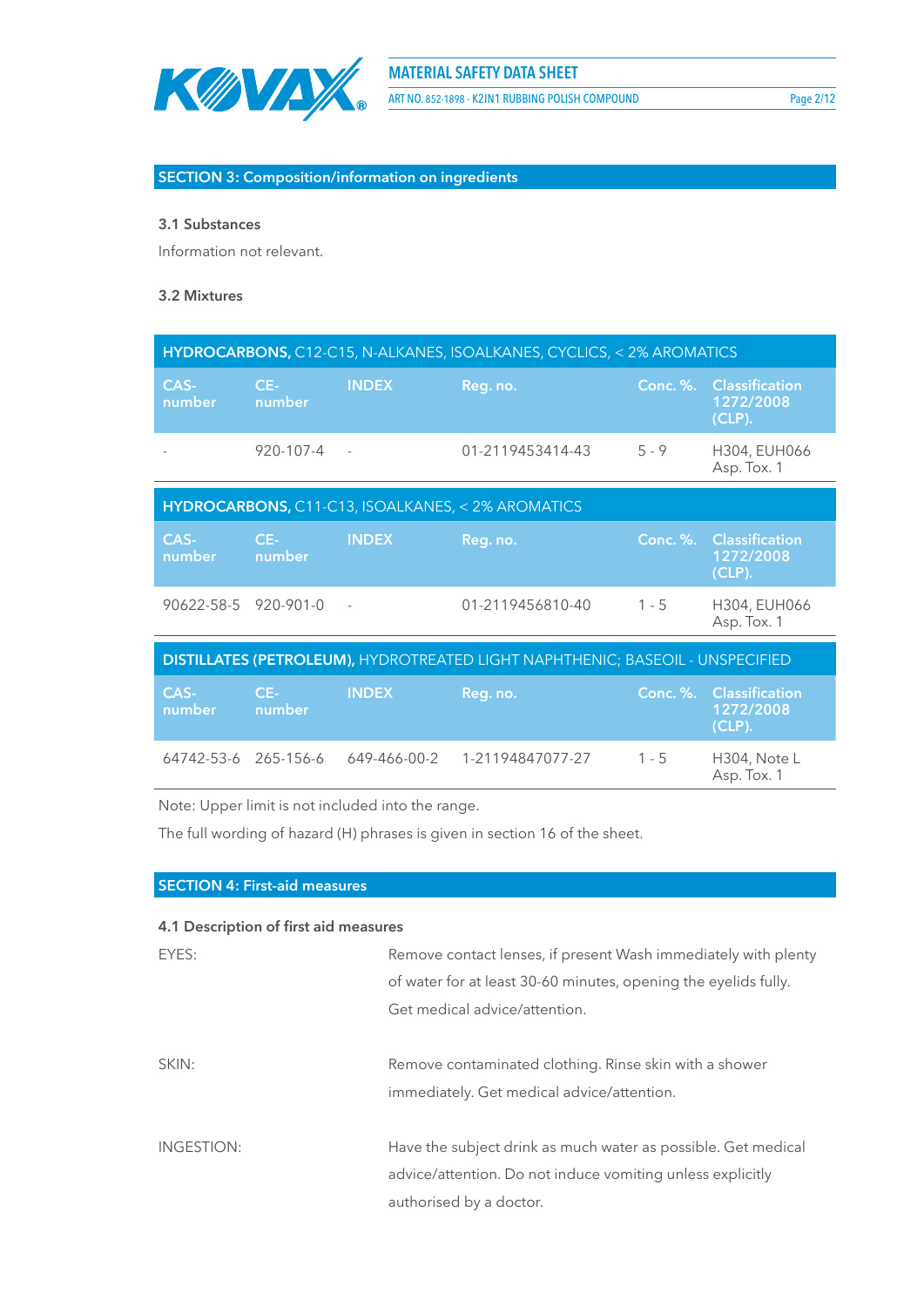

INHALATION: Get medical advice/attention immediately. Remove victim to fresh air, away from the accident scene. If the subject stops breathing, administer artificial respiration. Take suitable precautions for rescue workers.

### **4.2 Most important symptoms and effects, both acute and delayed**

For symptoms and effects caused by the contained substances, see chap. 11.

## **4.2 Indication of any immediate medical attention and special treatment needed**

Information not available.

### **SECTION 5: Fire-fighting measures**

### **5.1 Extinguishing media**

Suitable extinguishing equipment

Extinguishing substances are: carbon dioxide, foam, chemical powder. For product loss or leakage that has not caught fire, water spray can be used to disperse flammable vapours and protect those trying to stem the leak.

### Unsuitable extinguishing equipment

Do not use jets of water. Water is not effective for putting out fires but can be used to cool containers exposed to flames to prevent explosions

### **5.2 Special hazards arising from the substance or mixture**

Hazards caused by exposure in the event of fire

Excess pressure may form in containers exposed to fire at a risk of explosion. Do not breathe combustion products.

### **5.3 Advice for fire-fighters**

### General information

Use jets of water to cool the containers to prevent product decomposition and the development of substances potentially hazardous for health. Always wear full fire prevention gear. Collect extinguishing water to prevent it from draining into the sewer system. Dispose of contaminated water used for extinction and the remains of the fire according to applicable regulations.

### Special protective equipment for fire-fighters

Normal fire fighting clothing i.e. fire kit (BS EN 469), gloves (BS EN 659) and boots (HO specification A29 and A30) in combination with self-contained open circuit positive pressure compressed air breathing apparatus (BS EN 137).

**SECTION 6: Accidental release measures**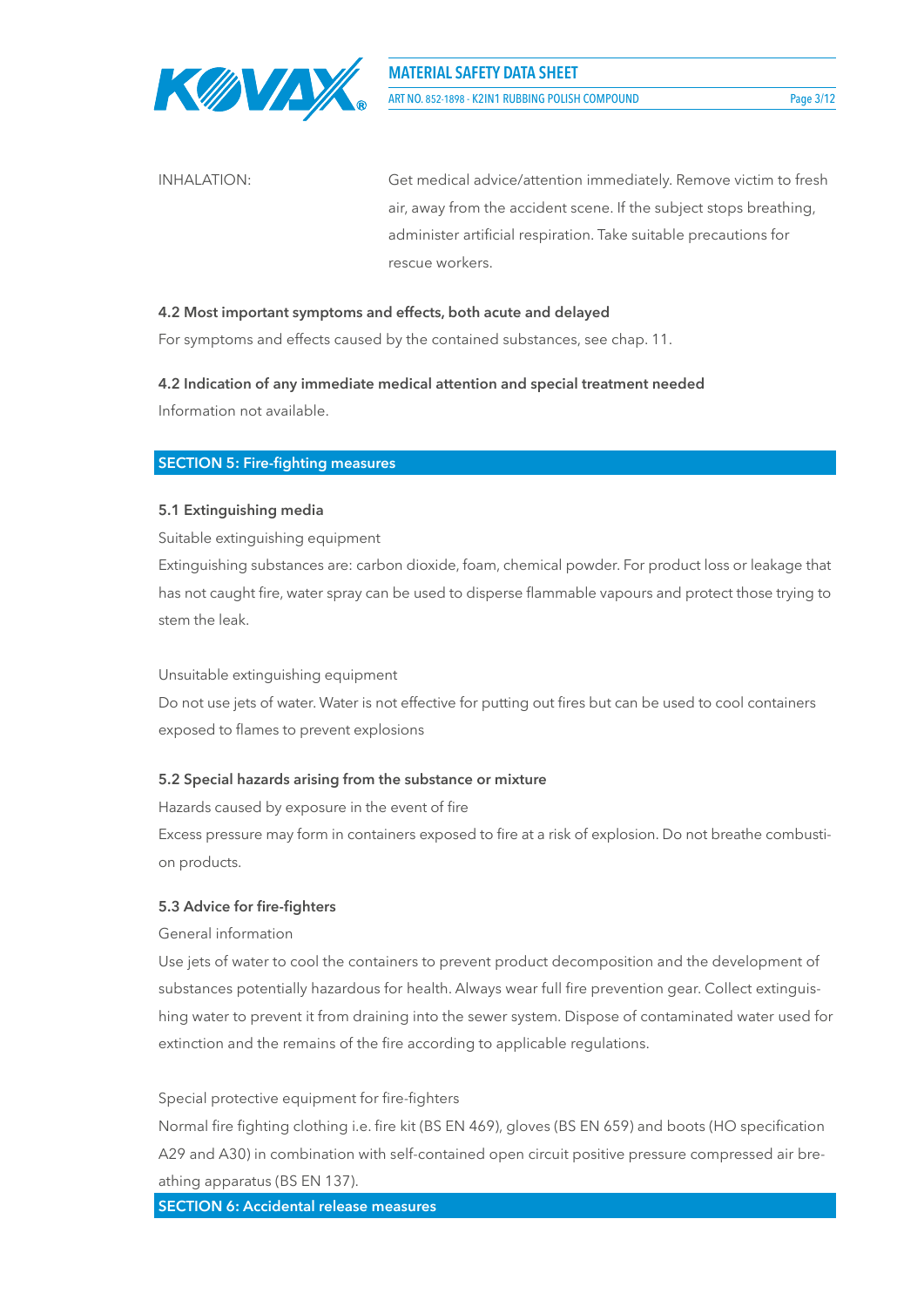

### **6.1 Personal precautions, protective equipment and emergency procedures**

Block the leakage if there is no hazard.

Wear suitable protective equipment (including personal protective equipment referred to under Section 8 of the safety data sheet) to prevent any contamination of skin, eyes and personal clothing. These indications apply for both processing staff and those involved in emergency procedures.

### **6.2 Environmental precautions**

The product must not penetrate into the sewer system or come into contact with surface water or ground water.

### **6.3 Methods and material for containment and cleaning up**

Collect the leaked product into a suitable container. Evaluate the compatibility of the container to be used, by checking section 10. Absorb the remainder with inert absorbent material.

Make sure the leakage site is well aired. Check incompatibility for container material in section 7. Contaminated material should be disposed of in compliance with the provisions set forth in point 13.

### **6.4 Reference to other sections**

Any information on personal protection and disposal is given in sections 8 and 13.

### **SECTION 7: Handling and storage**

### **7.1 Precautions for safe handling**

Keep away from heat, sparks and naked flames; do not smoke or use matches or lighters. Without adequate ventilation, vapours may accumulate at ground level and, if ignited, catch fire even at a distance, with the danger of backfire. Avoid bunching of electrostatic charges. Do not eat, drink or smoke during use. Remove any contaminated clothes and personal protective equipment before entering places in which people eat. Avoid leakage of the product into the environment.

### **7.2 Conditions for safe storage, including any incompatibilities**

Store only in the original container. Store in a well ventilated place, keep far away from sources of heat, naked flames and sparks and other sources of ignition. Keep containers away from any incompatible materials, see section 10 for details.

### **7.3 Specific end uses**

Information not available.

### **SECTION 8: Exposure controls / personal protection**

### **8.1 Control parameters**

Regulatory References: ITA Italia Italia di Decreto Legislativo 9 Aprile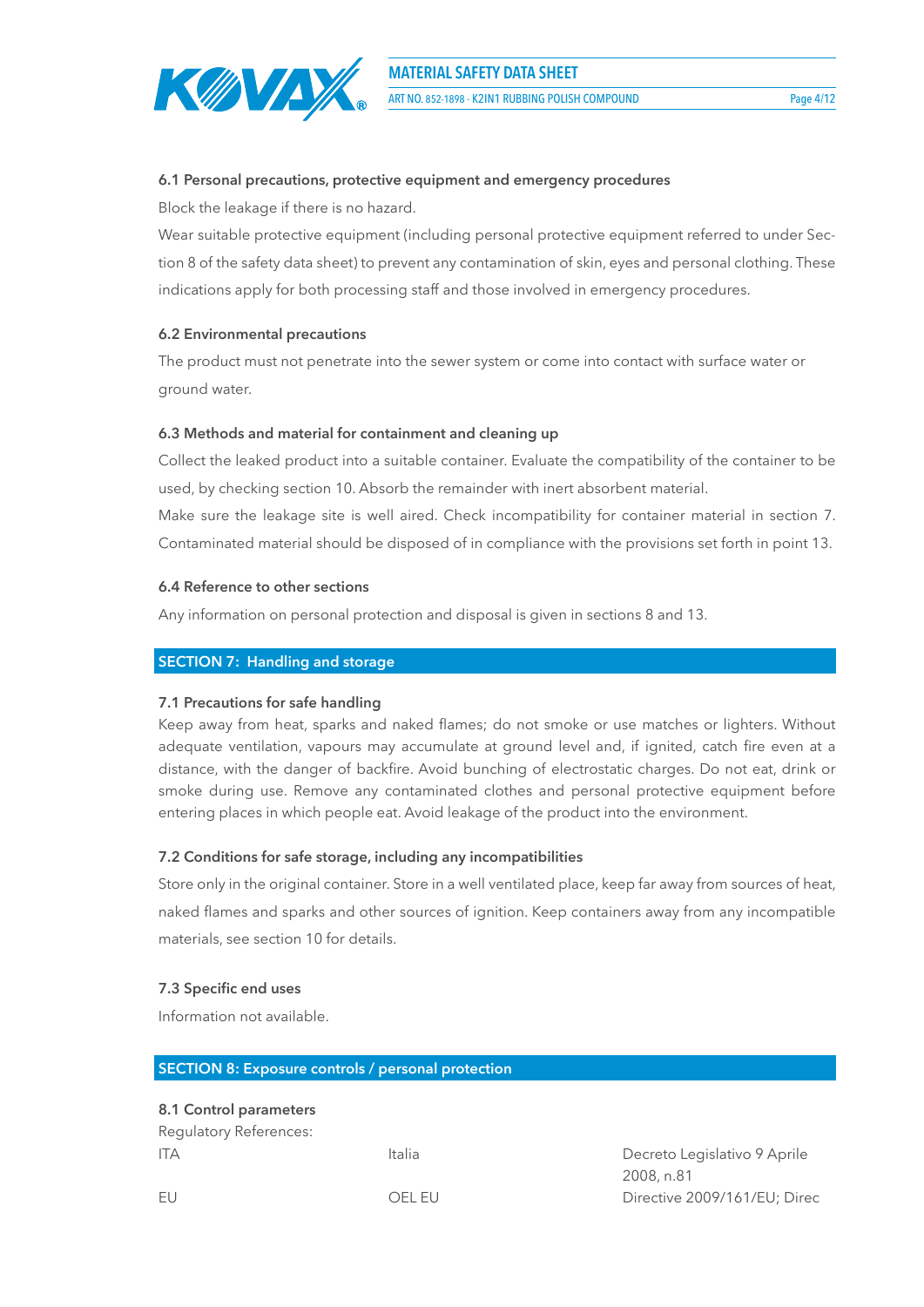

ART NO. 852-1898 - K2IN1 RUBBING POLISH COMPOUND Page 5/12

tive 2006/15/EC; Directive 2004/37/EC; Directive 2000/39/EC.

| <b>IDROCARBURI</b> C12-C15 N-ISO-ALCANI CICLICI <2% AROMATICI |                        |                   |                          |                          |                          |  |
|---------------------------------------------------------------|------------------------|-------------------|--------------------------|--------------------------|--------------------------|--|
|                                                               | Threshold Limit Value. |                   |                          |                          |                          |  |
|                                                               |                        | TWA/8h            |                          | STEL/15min               |                          |  |
| <b>Type</b>                                                   | <b>Country</b>         | mg/m <sup>3</sup> | ppm                      | mg/m <sup>3</sup>        | ppm                      |  |
| <b>OEL</b>                                                    | EU                     | 200               | $\overline{\phantom{a}}$ | $\overline{\phantom{a}}$ | $\overline{\phantom{a}}$ |  |
| <b>IDROCARBURI</b> C11-C13 ISOALCANI <2% AROMATICI            |                        |                   |                          |                          |                          |  |
|                                                               |                        |                   |                          |                          |                          |  |
|                                                               | Threshold Limit Value. |                   |                          |                          |                          |  |
|                                                               |                        | TWA/8h            |                          | STEL/15min               |                          |  |
| <b>Type</b>                                                   | <b>Country</b>         | mg/m <sup>3</sup> | ppm                      | mg/m <sup>3</sup>        | ppm                      |  |

| DISTILLATI (PETROLIO), NAFTENICI LEGGERI 'HYDROTREATING'; OLIO BASE - NON SPECIFICA-<br><b>TO</b> |                |                   |                          |                   |                          |             |
|---------------------------------------------------------------------------------------------------|----------------|-------------------|--------------------------|-------------------|--------------------------|-------------|
| Threshold Limit Value.                                                                            |                |                   |                          |                   |                          |             |
|                                                                                                   |                | TWA/8h            |                          |                   | STEL/15min               |             |
| <b>Type</b>                                                                                       | <b>Country</b> | mg/m <sup>3</sup> | ppm                      | mg/m <sup>3</sup> | ppm                      |             |
| <b>TLV</b>                                                                                        | <b>ITA</b>     | 5                 | $\overline{\phantom{a}}$ | 10                | $\overline{\phantom{a}}$ |             |
| OEL                                                                                               | <b>IRL</b>     | 36                | 10                       | 72                | 20                       | <b>SKIN</b> |
| OEL                                                                                               | EU             | 36                | 10                       | 72                | 20                       |             |
| <b>TLV-ACGIH</b>                                                                                  |                | 21                | 20                       |                   |                          |             |

Legend:

(C) = CEILING ; INHAL = Inhalable Fraction ; RESP = Respirable Fraction ; THORA = Thoracic Fraction.

### **8.2 Exposure controls**

Comply with the safety measures usually applied when handling chemical substances.

| <b>HAND PROTECTION</b> | None required                                                  |
|------------------------|----------------------------------------------------------------|
| <b>SKIN PROTECTION</b> | None required                                                  |
| RESPIRATORY PROTECTION | None required, unless indicated otherwise in the chemical risk |
|                        | assessment.                                                    |
| EYE PROTECTION         | None required                                                  |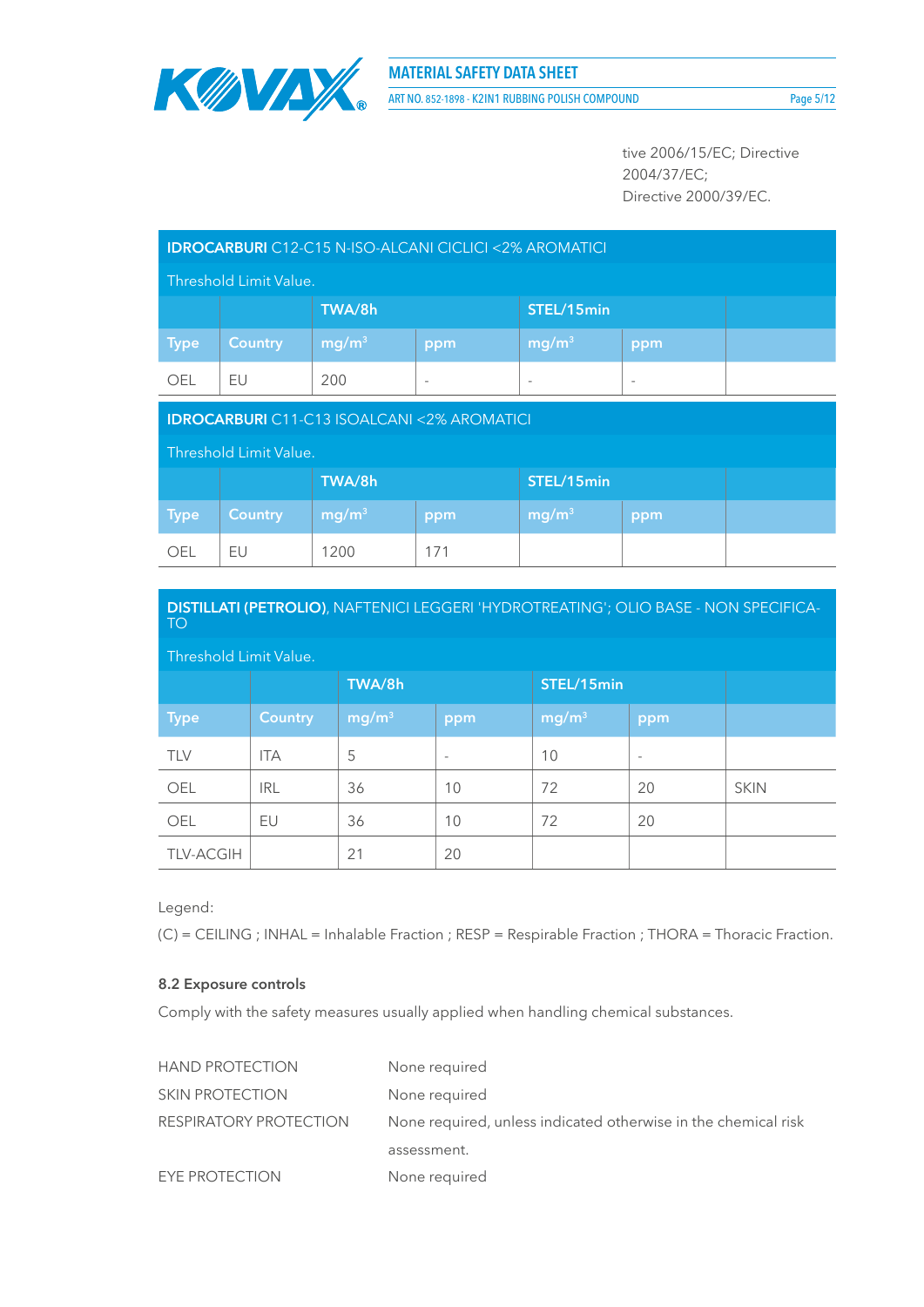

**MATERIAL SAFETY DATA SHEET**

ART NO. 852-1898 - K2IN1 RUBBING POLISH COMPOUND Page 6/12

### ENVIRONMENTAL EXPOSURE CONTROLS.

The emissions generated by manufacturing processes, including those generated by ventilation equipment, should be checked to ensure compliance with environmental standards.

### **SECTION 9: Physical and chemical properties**

| Appearance                                            | paste                      |
|-------------------------------------------------------|----------------------------|
| Colour                                                | grey                       |
| Odour                                                 | aromatic                   |
| Odour threshold.                                      | Not available.             |
| pH.                                                   | Not available.             |
| Melting point / freezing point.                       | Not available.             |
| Initial boiling point.                                | Not available.             |
| Boiling range.                                        | Not available.             |
| Flash point.                                          | $>60 °C$ .                 |
| <b>Evaporation Rate</b>                               | Not available.             |
| Flammability of solids and gases                      | Not available.             |
| Lower inflammability limit.                           | Not available.             |
| Upper inflammability limit.                           | Not available.             |
| Lower explosive limit.                                | Not available.             |
| Upper explosive limit.                                | Not available.             |
| Vapour pressure.                                      | Not available.             |
| Vapour density                                        | Not available.             |
| Relative density.                                     | 1,090 Kg/l                 |
| Solubility                                            | partially soluble in water |
| Partition coefficient: n-octanol/water Not available. |                            |
| Auto-ignition temperature.                            | Not available.             |
| Decomposition temperature.                            | Not available.             |
| Viscosity                                             | Not available.             |
| <b>Explosive properties</b>                           | Not available.             |
| Oxidising properties                                  | Not available.             |
|                                                       |                            |

### **9.2. Other information.**

| VOC (Directive 1999/13/EC): | 13,09 % - 142,72 g/litre. |
|-----------------------------|---------------------------|
| VOC (volatile carbon) :     | 12,49 % - 136,19 g/litre. |

### **SECTION 10: Stability and reactivity**

### **10.1. Reactivity.**

The product may react exothermically on contact with strong oxidising or reducing agents, strong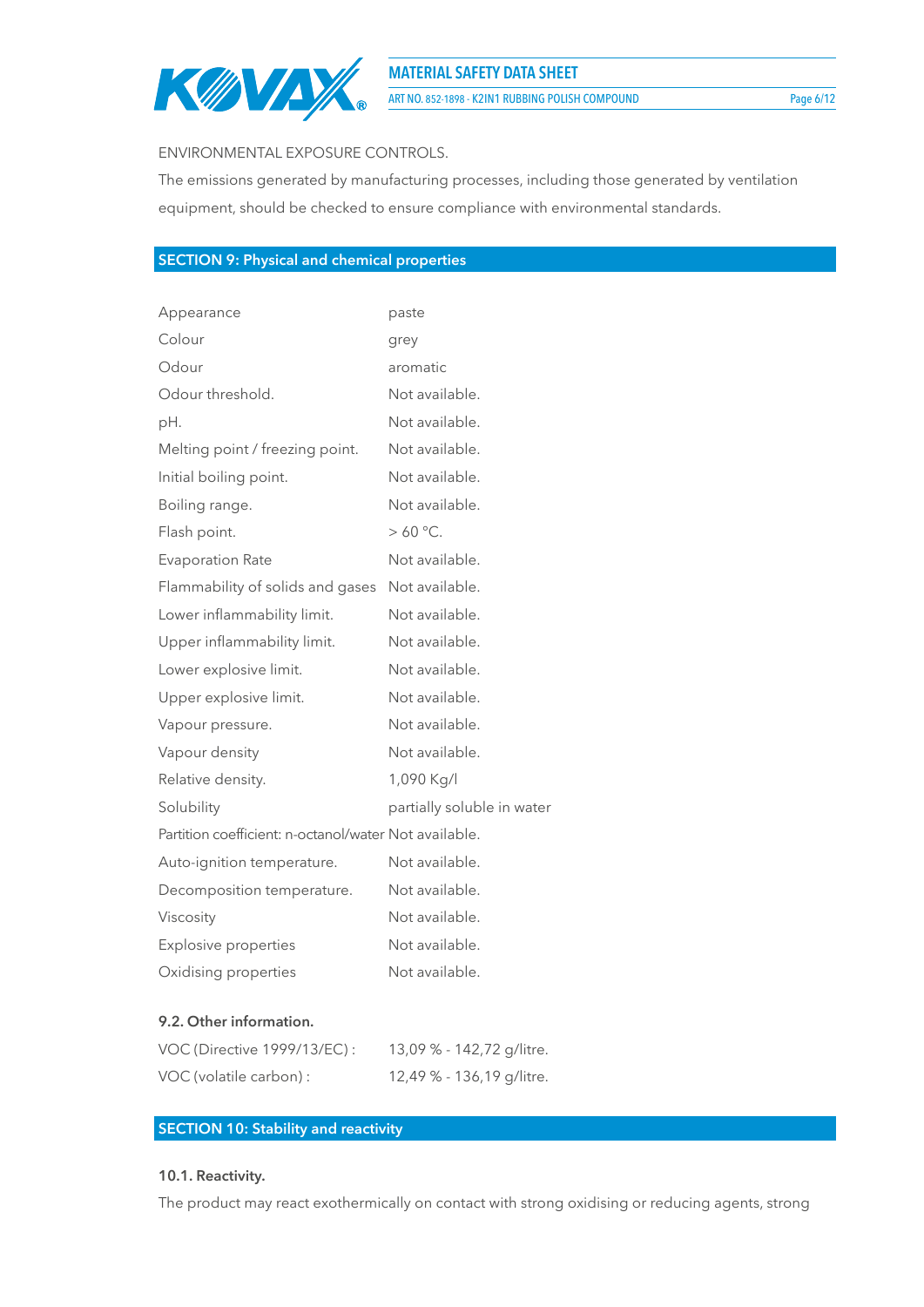

acids or bases.

### **10.2. Chemical stability.**

Excessively high temperatures can cause thermal decomposition.

### **10.3. Possibility of hazardous reactions.**

See paragraph 10.1.

### **10.4. Conditions to avoid.**

Avoid overheating.

### **10.5. Incompatible materials.**

Oxidising or reducing agents. Strong acids or bases.

### **10.6. Hazardous decomposition products.**

In the event of thermal decomposition or fire, gases and vapours that are potentially dangerous to health may be released.

### **SECTION 11: Toxicological information**

### **11.1. Information on toxicological effects.**

In the absence of experimental data for the product itself, health hazards are evaluated according to the properties of the substances it contains, using the criteria specified in the applicable regulation for classification.It is therefore necessary to take into account the concentration of the individual hazardous substances indicated in section 3, to evaluate the toxicological effects of exposure to the product. This product may have a degreasing action on the skin, producing dryness and chapped skin after repeated exposure.

### Idrocarburi C12-C15 n-iso-alcani ciclici <2% aromatici

| LD50 (Oral).       | $>$ 5000 mg/kg ratto  |
|--------------------|-----------------------|
| LD50 (Dermal).     | > 5000 mg/kg coniglio |
| LC50 (Inhalation). | $>$ 4951 mg/m3 ratto  |

### Idrocarburi C11-C13 isoalcani <2% aromatici

| LD50 (Oral).       | $>$ 5000 mg/kg ratto  |
|--------------------|-----------------------|
| LD50 (Dermal).     | > 5000 mg/kg coniglio |
| LC50 (Inhalation). | $>$ 5000 mg/m3 ratto  |

**Distillati (petrolio), naftenici leggeri 'hydrotreating'; Olio base - non specificato** LD50 (Oral).  $>$  5000 mg/kg ratto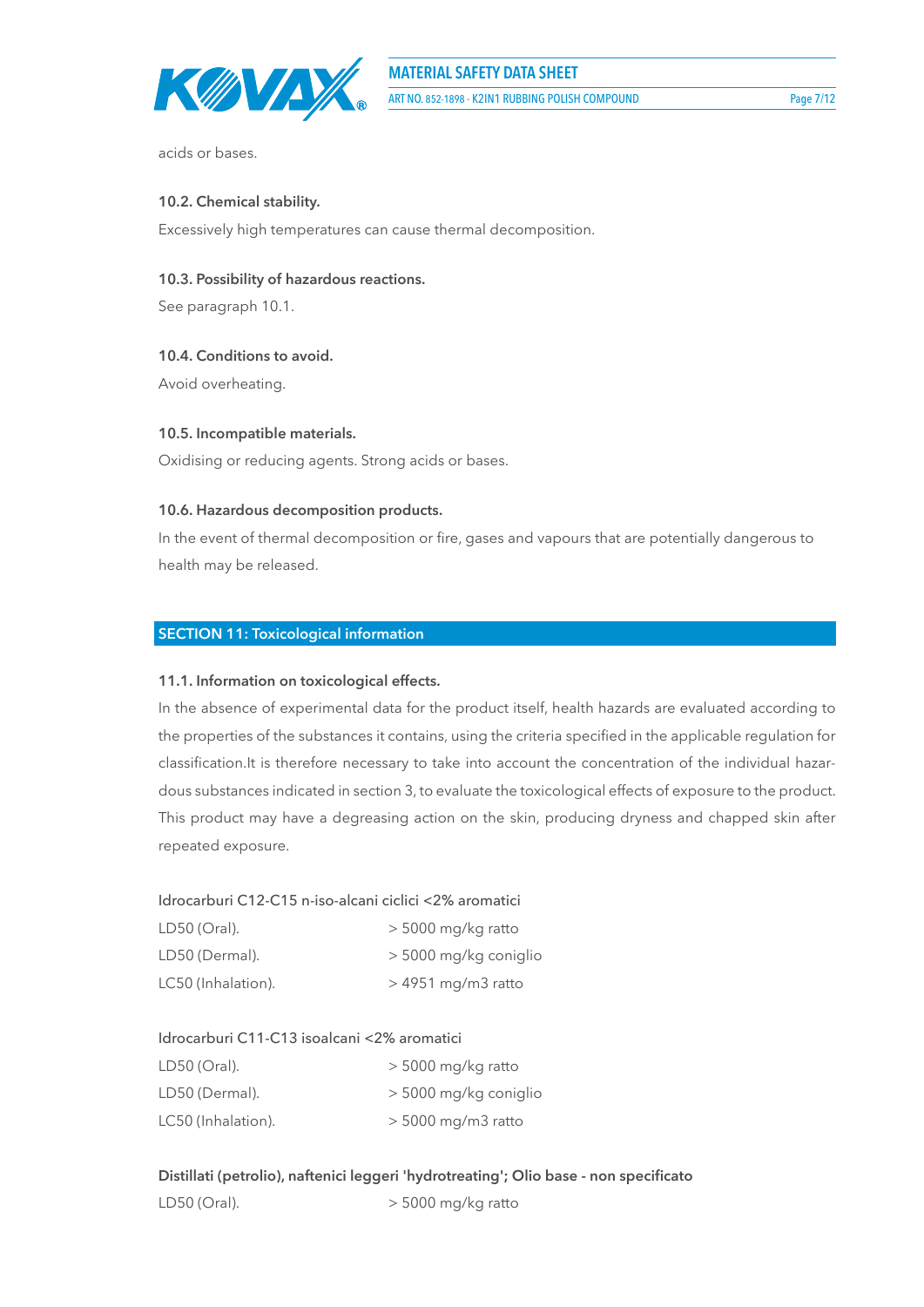

**MATERIAL SAFETY DATA SHEET** ART NO. 852-1898 - K2IN1 RUBBING POLISH COMPOUND Page 8/12

coniglio

| LD50 (Dermal).     | > 2000 mg/Kg conig     |
|--------------------|------------------------|
| LC50 (Inhalation). | $> 5,53$ mg/l 4h ratto |

### **SECTION 12: Ecological information**

Use this product according to good working practices. Avoid littering. Inform the competent authorities, should the product reach waterways or sewers or contaminate soil or vegetation.

### **12.1. Toxicity.**

| Idrocarburi C12-C15 n-isoalcani ciclici <2% aromatici |                             |  |
|-------------------------------------------------------|-----------------------------|--|
| LC50 - for Fish.                                      | 1000 mg/l/96h Pesce         |  |
| EC50 - for Crustacea.                                 | 1000 mg/l/48h Daphnia magna |  |
| EC50 - for Algae / Aquatic                            | 1000 mg/l/72h Alga          |  |
| Plants.                                               |                             |  |

### **Idrocarburi C11-C13 isoalcani <2% aromatici**

| LC50 - for Fish.           | 1000 mg/l/96h Fish      |
|----------------------------|-------------------------|
| EC50 - for Crustacea.      | 1000 mg/l/48h Crustacea |
| EC50 - for Algae / Aquatic | 1000 mg/l/72h Algae     |
| Plants.                    |                         |
| Chronic NOEC for           | 1 mg/l                  |
| Crustacea.                 |                         |

Distillati (petrolio), naftenici leggeri 'hydrotreating'; Olio base - non specificato

| LC50 - for Fish.           | $> 100$ mg/l/96h |
|----------------------------|------------------|
| EC50 - for Algae / Aquatic | $> 100$ mg/l/72h |
| Plants.                    |                  |

### **12.2. Persistence and degradability.**

Idrocarburi C11-C13 isoalcani <2% aromatici Rapidly biodegradable.

### **12.3. Bioaccumulative potential.**

Distillati (petrolio), naftenici leggeri 'hydrotreating'; Olio base - non specificato Partition coefficient: noctanol/ > 3,5 water.

### **12.4. Mobility in soil.**

Information not available.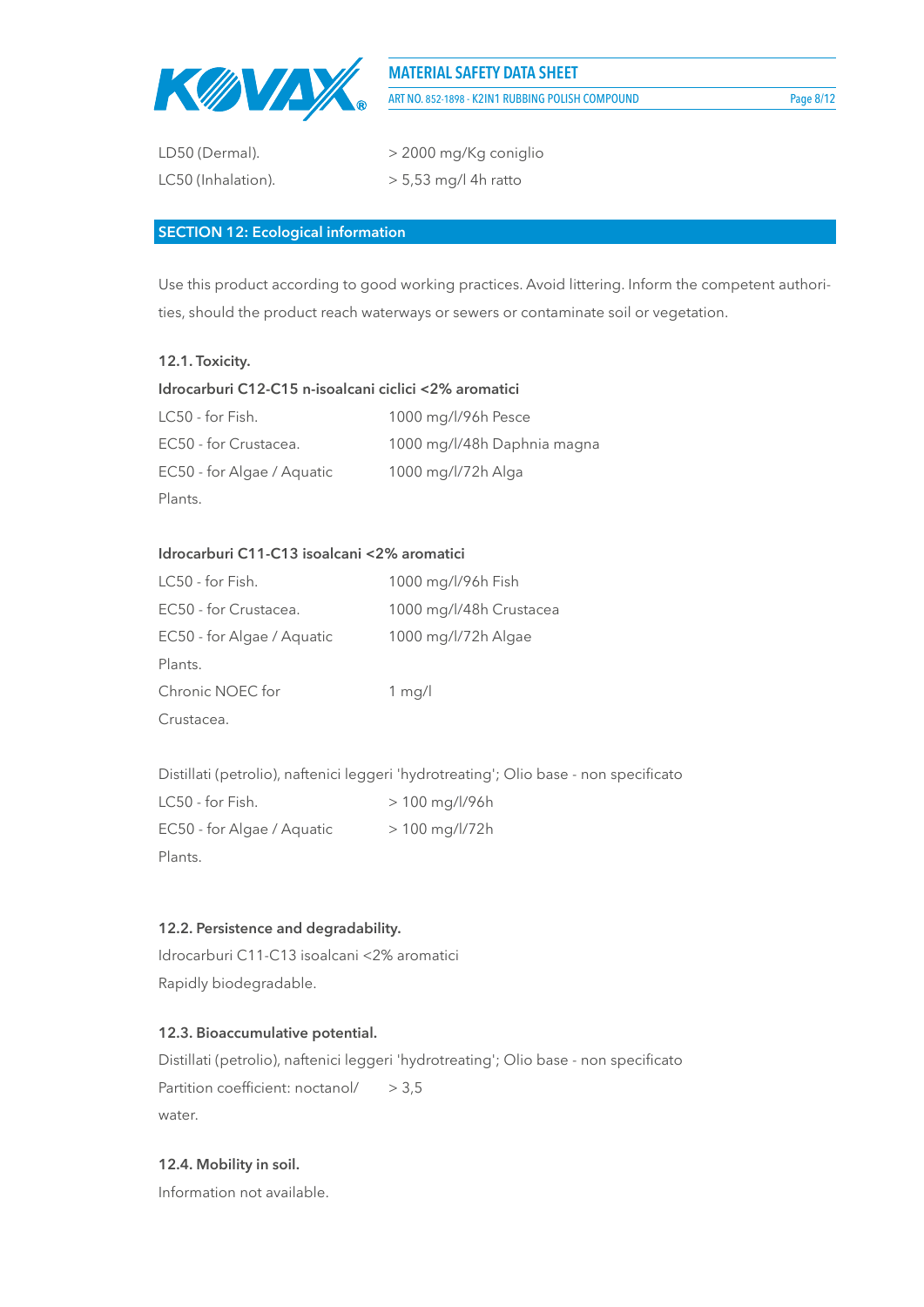

ART NO. 852-1898 - K2IN1 RUBBING POLISH COMPOUND Page 9/12

### **12.5. Results of PBT and vPvB assessment.**

On the basis of available data, the product does not contain any PBT or vPvB in percentage greater than 0,1%.

### **12.6. Other adverse effects.**

Information not available.

### **SECTION 13: Disposal considerations**

### **13.1. Waste treatment methods.**

Reuse, when possible. Neat product residues should be considered special non-hazardous waste. Disposal must be performed through an authorised waste management firm, in compliance with national and local regulations.

Contaminated packaging

Contaminated packaging must be recovered or disposed of in compliance with national waste management regulations.

### **SECTION 14: Transport information**

**14.1. UN number.** Not applicable.

**14.2. UN proper shipping name.** Not applicable.

**14.3. Transport hazard class(es).** Not applicable.

**14.4. Packing group.** Not applicable.

**14.5. Environmental hazards.** Not applicable.

**14.6. Special precautions for user.** Not applicable.

**14.7. Transport in bulk according to Annex II of MARPOL73/78 and the IBC Code.** Information not relevant.

### **SECTION 15: Regulatory information**

**15.1. Safety, health and environmental regulations/legislation specific for the substance or mixture.**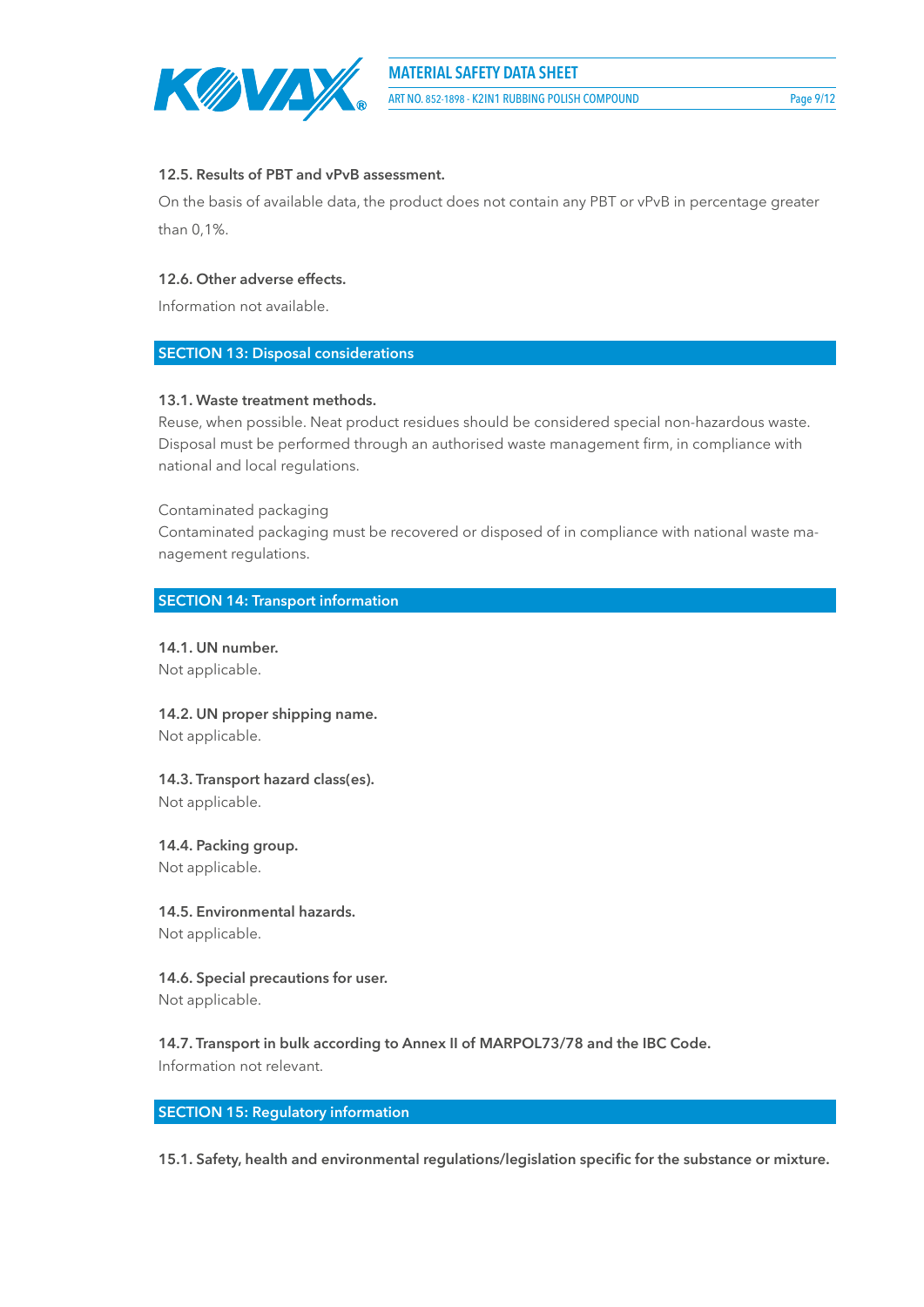

Seveso category. None.

Restrictions relating to the product or contained substances pursuant to Annex XVII to EC Regulation 1907/2006. None.

Substances in Candidate List (Art. 59 REACH). None.

Substances subject to authorisarion (Annex XIV REACH). None.

Substances subject to exportation reporting pursuant to (EC) Reg. 689/2008: None.

Substances subject to the Rotterdam Convention: None.

Substances subject to the Stockholm Convention: None.

Healthcare controls. Information not available.

Product not intended for uses provided for by Dir. 2004/42/CE.

### **15.2. Chemical safety assessment.**

No chemical safety assessment has been processed for the mixture and the substances it contains.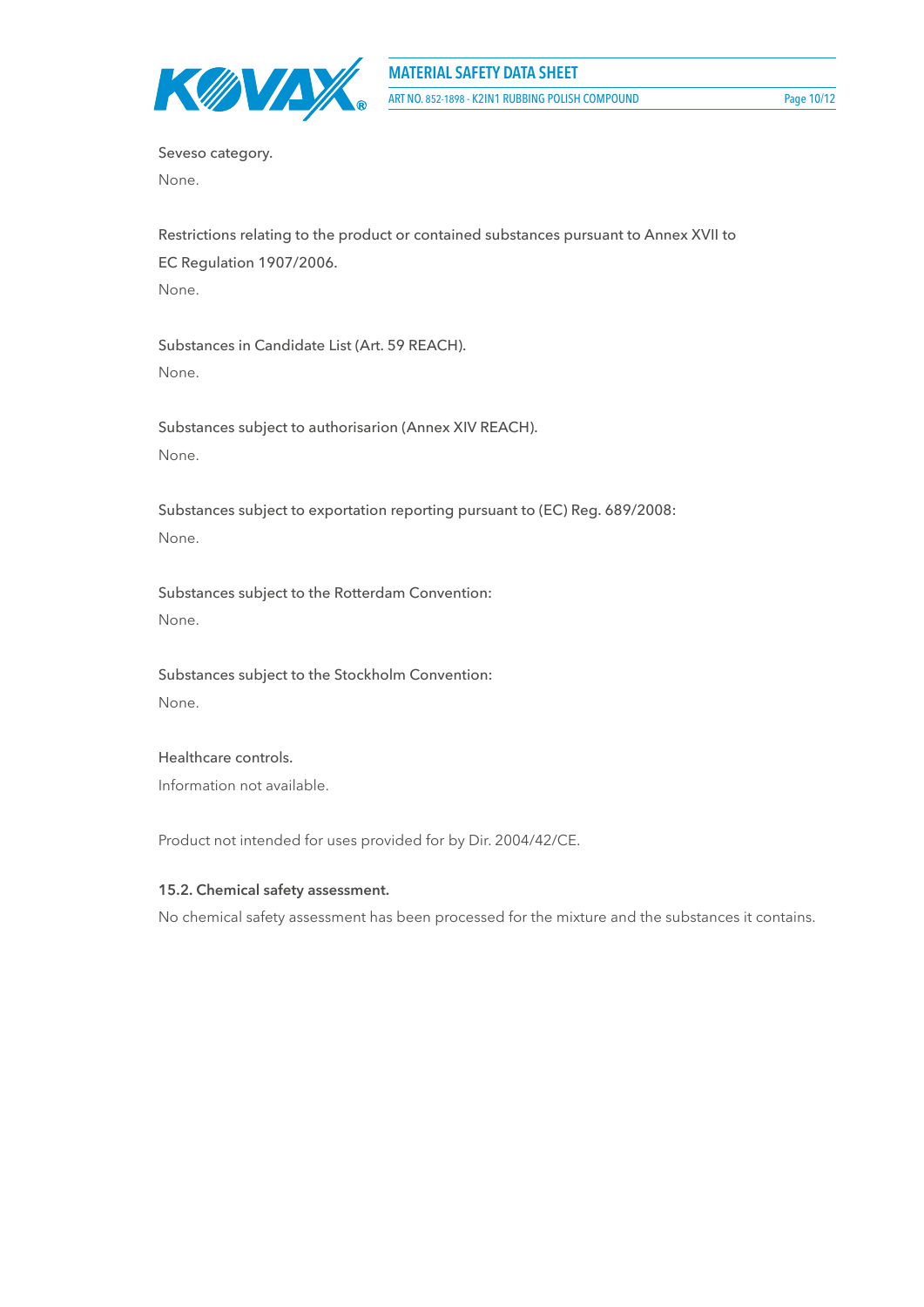

**MATERIAL SAFETY DATA SHEET**

ART NO. 852-1898 - K2IN1 RUBBING POLISH COMPOUND Page 11/12

| <b>SECTION 16: Other information</b>                                  |                                                       |  |
|-----------------------------------------------------------------------|-------------------------------------------------------|--|
| Text of hazard (H) indications mentioned in section 2-3 of the sheet: |                                                       |  |
| Asp. Tox. 1                                                           | Aspiration hazard, category 1                         |  |
| H304                                                                  | May be fatal if swallowed and enters airways.         |  |
| <b>EUH066</b>                                                         | Repeated exposure may cause skin dryness or cracking. |  |
| <b>EUH210</b>                                                         | Safety data sheet available on request.               |  |

### **LEGEND:**

ADR: European Agreement concerning the carriage of Dangerous goods by Road

CAS NUMBER: Chemical Abstract Service Number

CE50: Effective concentration (required to induce a 50% effect)

CE NUMBER: Identifier in ESIS (European archive of existing substances)

CLP: EC Regulation 1272/2008

DNEL: Derived No Effect Level

EmS: Emergency Schedule

GHS: Globally Harmonized System of classification and labeling of chemicals

IATA DGR: International Air Transport Association Dangerous Goods Regulation

IC50: Immobilization Concentration 50%

IMDG: International Maritime Code for dangerous goods

IMO: International Maritime Organization

INDEX NUMBER: Identifier in Annex VI of CLP

LC50: Lethal Concentration 50%

LD50: Lethal dose 50%

OEL: Occupational Exposure Level

PBT: Persistent bioaccumulative and toxic as REACH Regulation

PEC: Predicted environmental Concentration

PEL: Predicted exposure level

PNEC: Predicted no effect concentration

REACH: EC Regulation 1907/2006

RID: Regulation concerning the international transport of dangerous goods by train

TLV: Threshold Limit Value

TLV CEILING: Concentration that should not be exceeded during any time of occupational exposure.

TWA STEL: Shortterm exposure limit

TWA: Timeweighted average exposure limit

VOC: Volatile organic Compounds

vPvB: Very Persistent and very Bioaccumulative as for REACH Regulation

WGK: Water hazard classes (German).